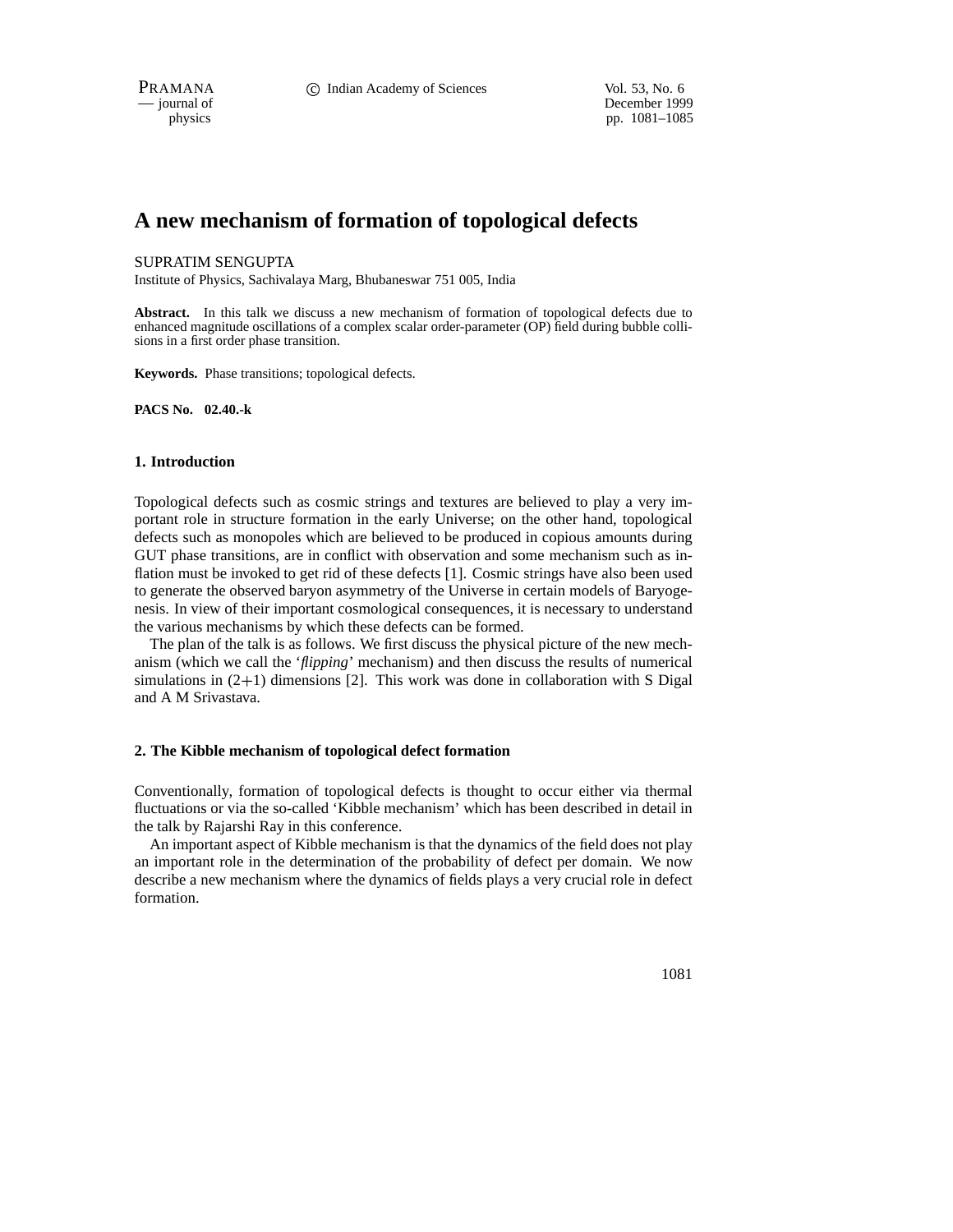#### **3. Physical picture of the new mechanism and results of numerical simulations**

The mechanism of flipping can be easily understood from the two figures shown below. Figure 1a shows a region of physical space with spatially varying OP field  $\Phi$ . The length of the arrow indicates the field *magnitude* while the direction (measured w.r.t. the X-axis) indicates the *phase* of the OP field  $\Phi$  with the phase varying from  $\theta = \alpha$  to  $\theta = \beta$  as shown. Now suppose large magnitude oscillation of the OP field leads to flipping of the field in the central region(within the dotted loop) causing  $\Phi$  to pass once through  $\Phi = 0$ ; as shown in figure 1b. (Large magnitude oscillations can arise during highly energetic collision of bubbles during a first order phase transition and also during a *quench* form very high temperatures.) It is clear that when  $\Phi$  passes through 0, it amounts to discontinuous change in  $\theta$  by  $\pi$ , as shown in figure 1b. We call it the flipping of  $\Phi$ . (For simplicity, we take  $\theta$ to be uniform inside the flipped region.) Now consider the variation of  $\theta$  along the closed path AOBCD (shown by the solid curve in figure 1b). On moving along this solid curve, we take  $\theta$  to vary smoothly (as shown by the dotted arrows) as we cross the dotted curve. It is then easy to see that  $\theta$  winds by  $2\pi$  as we go around this closed path implying that a vortex has formed inside it. Similarly, we can conclude that an antivortex has formed in the other half of this region.

One can easily generalize this picture for the formation of other defects such as monopoles and textures [2].

We now describe the results of numerical simulation of vortex formation (in  $2+1$  dimensions) in a system having a global  $U(1)$  symmetry and undergoing a first order phase transition. The model Lagrangian which describes the system in which the global  $U(1)$ symmetry is spontaneously broken (expressed in terms of a dimensionless field  $\Phi$  and appropriately scaled coordinates) is

$$
\mathcal{L} = (1/2)(\partial_{\mu} \Phi^{\dagger})(\partial^{\mu} \Phi) - (1/4)\phi^2(\phi - 1)^2 + \epsilon \phi^3 \tag{1}
$$

where  $\Phi = \phi_1 + i\phi_2$ .



**Figure 1.** (a) A region of space with  $\theta$  varying uniformly from  $\alpha$  at the bottom to some value  $\beta$  at the top. (**b**) Flipping of  $\Phi$  in the center (enclosed by the dotted loop) has changed  $\theta = \gamma$  to  $\theta = \gamma + \pi$  resulting in a pair production.

1082 *Pramana – J. Phys.,* **Vol. 53, No. 6, December 1999**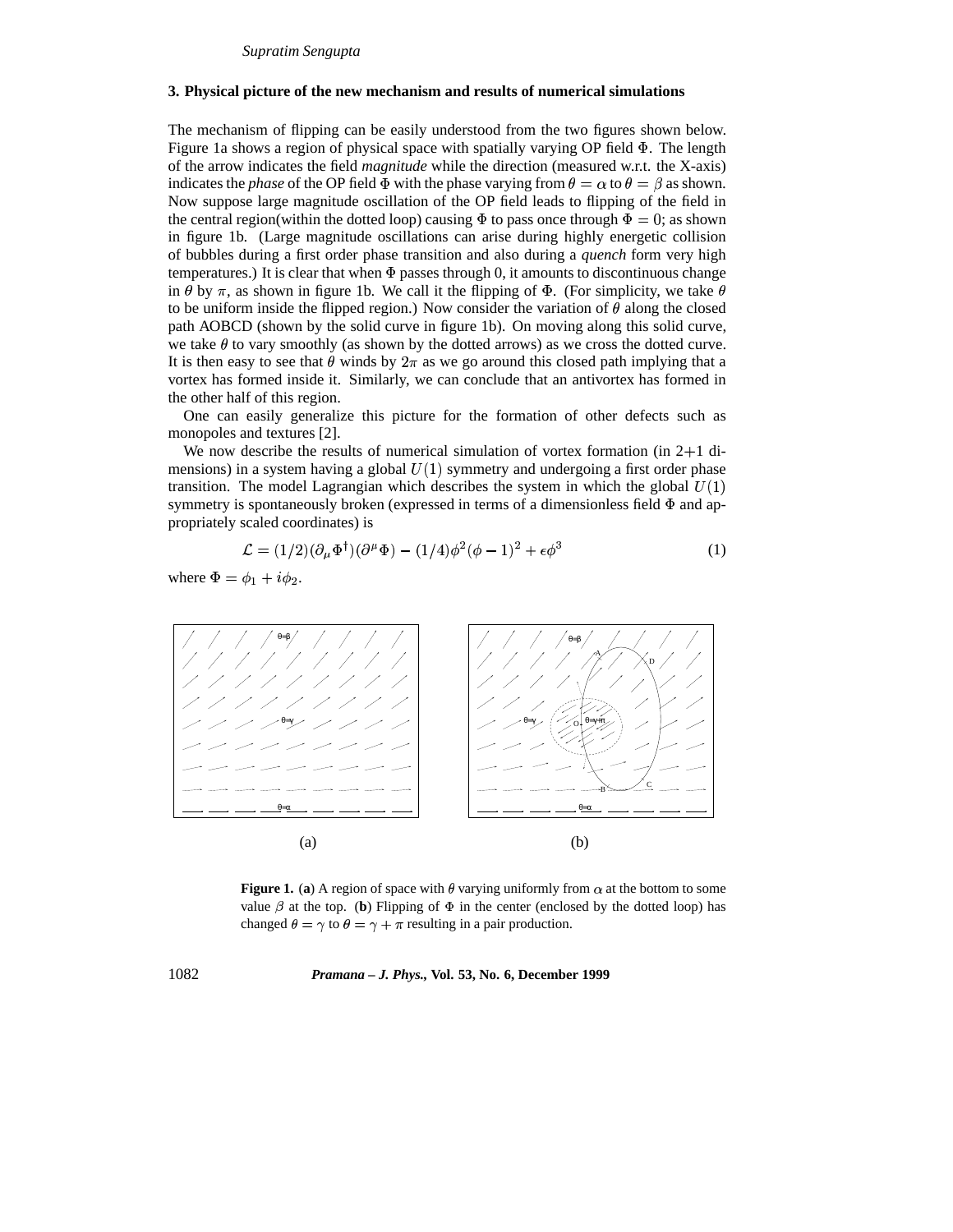**Initial Field Configuration**



.

**Figure 2.** (a) Initial field configuration. (b) Field configuration at  $t = 49.2$  showing a vortex-antivortex pair.

*Pramana – J. Phys.,* **Vol. 53, No. 6, December 1999** 1083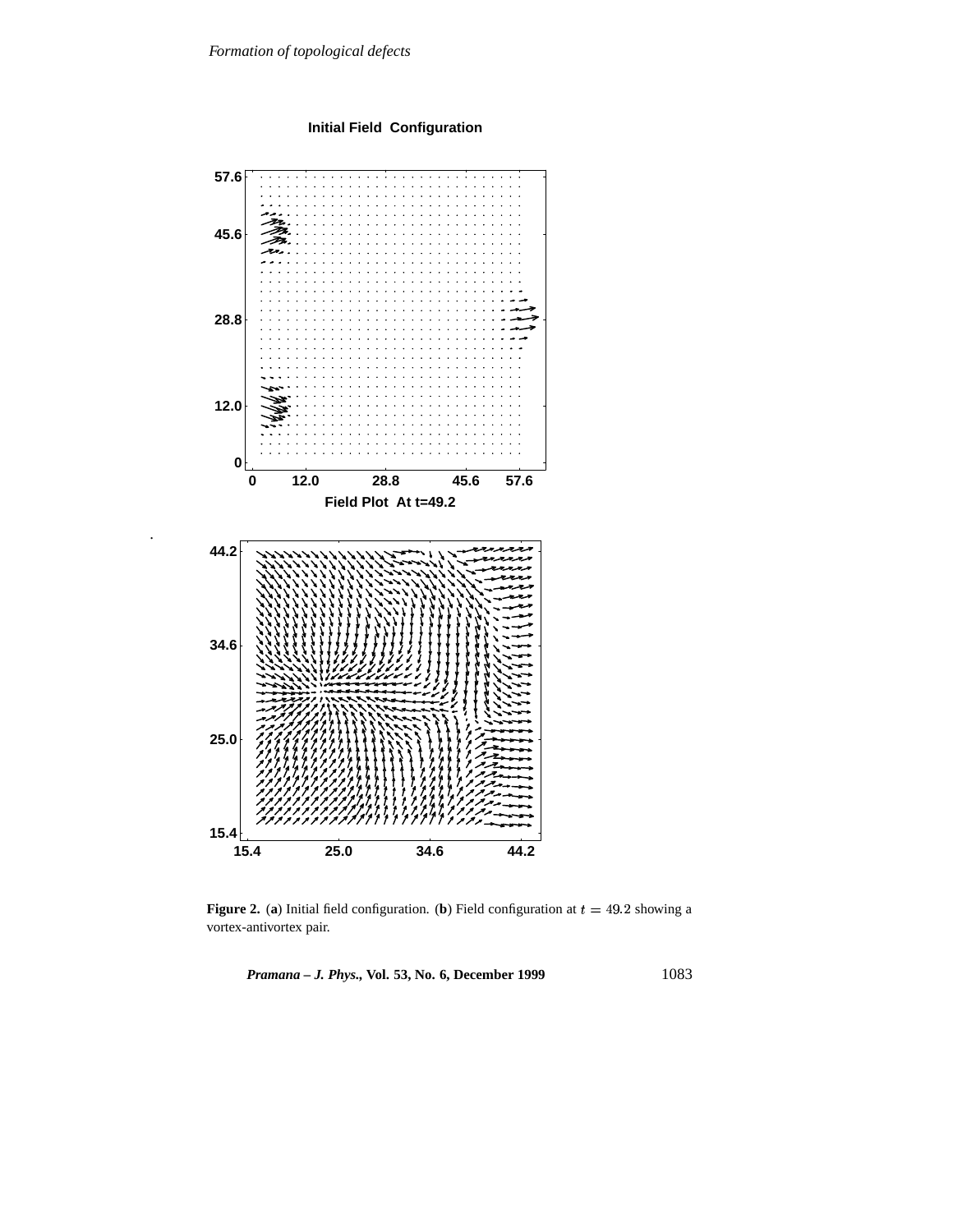#### *Supratim Sengupta*

This is the form of the Lagrangian used in our numerical simulations. Note that the presence of the cubic term in  $\phi$  indicates that the phase transition (in this case ocurring at zero temperature) is of *first order*. There exists a local minimum of the potential at  $\phi = 0$  and phase transition occurs because of tunneling of the field (originally trapped in the local minimum due to supercooling) from the false vacuum (local minimum) to true vacuum (global minimum). The tunneling process manifests itself through nucleation of bubbles of true vacuum in a false vacuum background. If the nucleated bubbles are greater than some critical radius, then it is energetically favourable for them to grow. The growing bubbles ultimately coalesce and phase transition is complete when the fraction of volume in true vacuum approaches unity.

As discussed earlier, flipping of the OP field can occur during higly energetic bubble collisions. Bubbles grow by converting false vacuum to true vacuum. During the process of bubble growth, the energy difference between false and true vacuum is converted to the kinetic energy of the bubble walls. When the bubbles collide, this kinetic energy is dissipated into magnitude oscillations and phase waves. The conditions necessary for sufficiently energetic field oscillations leading to flipping of  $\Phi$  and formation of a vortex-antivortex pair are:

- 1. Large initial bubble separation.
- 2. Region of spatially varying phase.
- 3. Small phase difference between the colliding bubbles.

Figure 2a shows the initial field configuration containing 3 half-bubbles with phases as indicated. Note, that the choice of phases are such that *no* vortices can form via Kibble mechanism. Figure 2b shows the field configuration at some later time after bubble collision. One can clearly see that the field in the central region (region in between the colliding bubbles) has 'flipped' leading to the formation of a vortex-antivortex pair.

To ascertain the relative importance of the flipping mechanism it is necessary to simulate a realistic phase transition in which bubbles are *randomly* nucleated with *random choice of phases* inside them. Results of such simulations show that due to the requirement of strong field oscillations,

- 1. Formation of vortices by flipping mechanism is suppressed for large bubble nucleation rate. We found that for very small nucleation rates, this mechanism is the most dominant.
- 2. Damping suppresses this mode of defect formation by suppressing field oscillations.

We have also studied defect formation in systems where the symmetry is spontaneously as well as *explicitly* broken. In that case, the flipping mechanism is the dominant mode of vortex formation [3].

In conclusion we have demonstrated a novel mechanism of topological defect formation in which field oscillations brought about by bubble collisions may lead to flipping of the field resulting in the formation of a vortex-antivortex pair. This mechanism of defect formation should also be valid in second order transitions brought about by *quenching* the system from very high temperatures. This mechanism is also applicable to formation of other defects such as monopoles and textures.

1084 *Pramana – J. Phys.,* **Vol. 53, No. 6, December 1999**